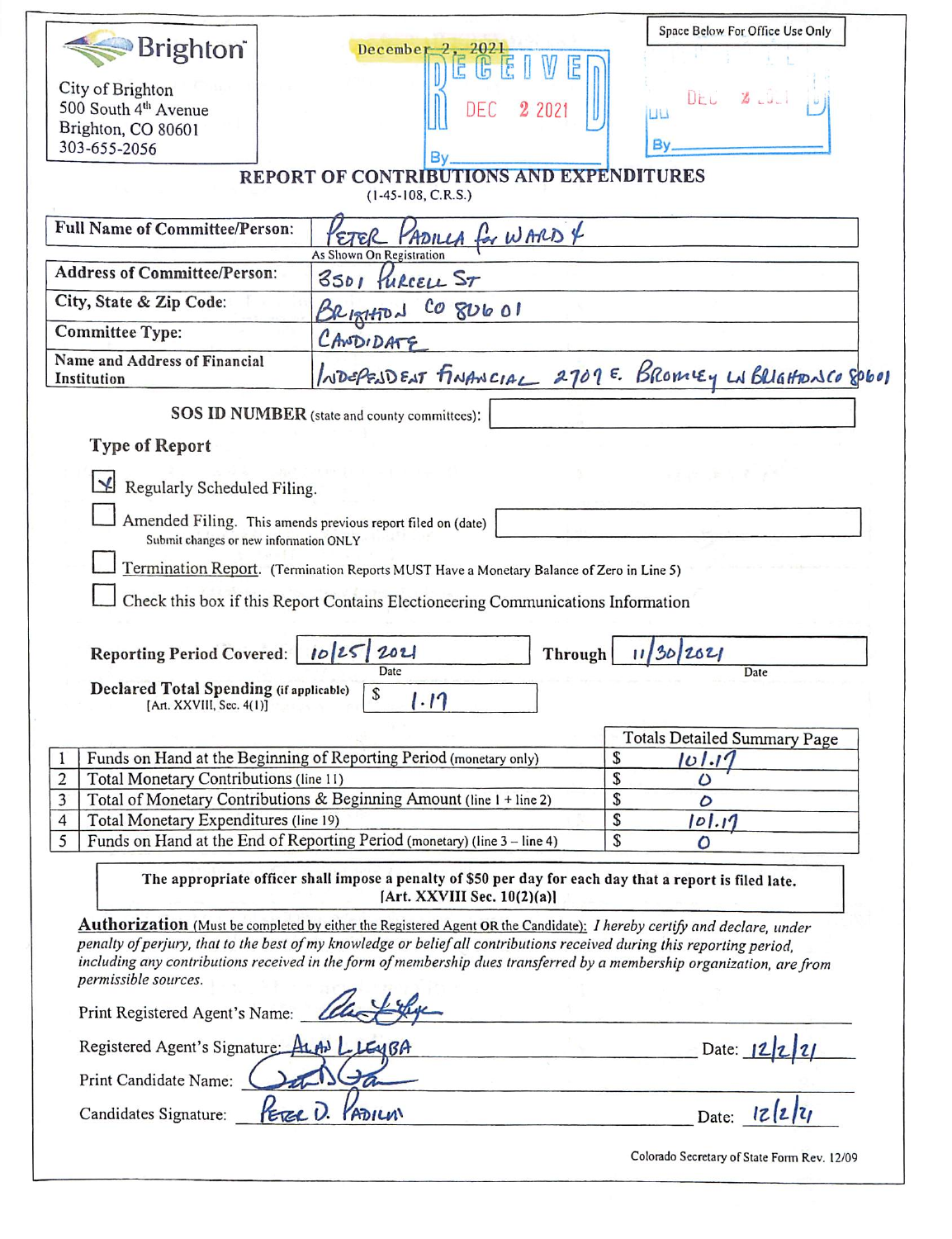| PETER PADILLA FOL WARDY<br><b>Full Name of Committee/Person:</b><br>Through<br>10 25 21<br><b>Current Reporting Period:</b><br>11 36 2 <br>Funds on hand at the beginning of reporting period (Monetary Only)<br>\$<br>101.17<br>6<br>Itemized Contributions \$20 or More [C.R.S. 1-45-108(1)(a)]<br>\$<br>(Please list on Schedule "A")<br>7<br><b>Total of Non-Itemized Contributions</b><br>\$<br>(Contributions of \$19.99 and Less)<br>8<br><b>Loans Received</b><br>\$<br>(Please list on Schedule "C")<br><b>Total of Other Receipts</b><br>9<br>\$<br>(Interest, Dividends, etc.)<br>$700.006$ pole<br>10<br>Returned Expenditures (from recipient)<br>\$<br>(Please list on Schedule "D")<br>11<br>\$<br><b>Total Monetary Contributions</b><br>$\circ$<br>(Total of lines 6 through 10)<br>12<br><b>Total Non-Monetary Contributions</b><br>$\bigcirc$<br>\$<br>(From Statement of Non-Monetary Contributions)<br>13<br><b>Total Contributions</b><br>\$<br>$(Line 11 + line 12)$<br>S.<br>Itemized Expenditures \$20 or More [C.R.S. 1-45-108(1)(a)]<br>14<br>(Please list on Schedule "B")<br>1.17<br><b>Total of Non-Itemized Expenditures</b><br>15<br>\$<br>(Expenditures of \$19.99 or Less)<br><b>Loan Repayments Made</b><br>\$<br>16<br>(Please list on Schedule "C")<br><b>Returned Contributions (To donor)</b><br>100.00<br>\$<br>17<br>(Please list on Schedule "D")<br><b>Total Coordinated Non-Monetary Expenditures</b><br>$\mathcal{O}$<br>18<br>\$<br>(Candidate/Candidate Committee & Political Parties only)<br><b>Total Monetary Expenditures</b><br>\$<br>19<br>101.17<br>(Total of lines 14 through 17)<br><b>Total Spending</b><br>20<br>\$ | <b>DETAILED SUMMARY</b> |        |
|-------------------------------------------------------------------------------------------------------------------------------------------------------------------------------------------------------------------------------------------------------------------------------------------------------------------------------------------------------------------------------------------------------------------------------------------------------------------------------------------------------------------------------------------------------------------------------------------------------------------------------------------------------------------------------------------------------------------------------------------------------------------------------------------------------------------------------------------------------------------------------------------------------------------------------------------------------------------------------------------------------------------------------------------------------------------------------------------------------------------------------------------------------------------------------------------------------------------------------------------------------------------------------------------------------------------------------------------------------------------------------------------------------------------------------------------------------------------------------------------------------------------------------------------------------------------------------------------------------------------------------------------------------------------------------|-------------------------|--------|
|                                                                                                                                                                                                                                                                                                                                                                                                                                                                                                                                                                                                                                                                                                                                                                                                                                                                                                                                                                                                                                                                                                                                                                                                                                                                                                                                                                                                                                                                                                                                                                                                                                                                               |                         |        |
|                                                                                                                                                                                                                                                                                                                                                                                                                                                                                                                                                                                                                                                                                                                                                                                                                                                                                                                                                                                                                                                                                                                                                                                                                                                                                                                                                                                                                                                                                                                                                                                                                                                                               |                         |        |
|                                                                                                                                                                                                                                                                                                                                                                                                                                                                                                                                                                                                                                                                                                                                                                                                                                                                                                                                                                                                                                                                                                                                                                                                                                                                                                                                                                                                                                                                                                                                                                                                                                                                               |                         |        |
|                                                                                                                                                                                                                                                                                                                                                                                                                                                                                                                                                                                                                                                                                                                                                                                                                                                                                                                                                                                                                                                                                                                                                                                                                                                                                                                                                                                                                                                                                                                                                                                                                                                                               |                         |        |
|                                                                                                                                                                                                                                                                                                                                                                                                                                                                                                                                                                                                                                                                                                                                                                                                                                                                                                                                                                                                                                                                                                                                                                                                                                                                                                                                                                                                                                                                                                                                                                                                                                                                               |                         |        |
|                                                                                                                                                                                                                                                                                                                                                                                                                                                                                                                                                                                                                                                                                                                                                                                                                                                                                                                                                                                                                                                                                                                                                                                                                                                                                                                                                                                                                                                                                                                                                                                                                                                                               |                         |        |
|                                                                                                                                                                                                                                                                                                                                                                                                                                                                                                                                                                                                                                                                                                                                                                                                                                                                                                                                                                                                                                                                                                                                                                                                                                                                                                                                                                                                                                                                                                                                                                                                                                                                               |                         |        |
|                                                                                                                                                                                                                                                                                                                                                                                                                                                                                                                                                                                                                                                                                                                                                                                                                                                                                                                                                                                                                                                                                                                                                                                                                                                                                                                                                                                                                                                                                                                                                                                                                                                                               |                         |        |
|                                                                                                                                                                                                                                                                                                                                                                                                                                                                                                                                                                                                                                                                                                                                                                                                                                                                                                                                                                                                                                                                                                                                                                                                                                                                                                                                                                                                                                                                                                                                                                                                                                                                               |                         |        |
|                                                                                                                                                                                                                                                                                                                                                                                                                                                                                                                                                                                                                                                                                                                                                                                                                                                                                                                                                                                                                                                                                                                                                                                                                                                                                                                                                                                                                                                                                                                                                                                                                                                                               |                         |        |
|                                                                                                                                                                                                                                                                                                                                                                                                                                                                                                                                                                                                                                                                                                                                                                                                                                                                                                                                                                                                                                                                                                                                                                                                                                                                                                                                                                                                                                                                                                                                                                                                                                                                               |                         |        |
|                                                                                                                                                                                                                                                                                                                                                                                                                                                                                                                                                                                                                                                                                                                                                                                                                                                                                                                                                                                                                                                                                                                                                                                                                                                                                                                                                                                                                                                                                                                                                                                                                                                                               |                         |        |
|                                                                                                                                                                                                                                                                                                                                                                                                                                                                                                                                                                                                                                                                                                                                                                                                                                                                                                                                                                                                                                                                                                                                                                                                                                                                                                                                                                                                                                                                                                                                                                                                                                                                               |                         |        |
|                                                                                                                                                                                                                                                                                                                                                                                                                                                                                                                                                                                                                                                                                                                                                                                                                                                                                                                                                                                                                                                                                                                                                                                                                                                                                                                                                                                                                                                                                                                                                                                                                                                                               |                         |        |
|                                                                                                                                                                                                                                                                                                                                                                                                                                                                                                                                                                                                                                                                                                                                                                                                                                                                                                                                                                                                                                                                                                                                                                                                                                                                                                                                                                                                                                                                                                                                                                                                                                                                               |                         |        |
|                                                                                                                                                                                                                                                                                                                                                                                                                                                                                                                                                                                                                                                                                                                                                                                                                                                                                                                                                                                                                                                                                                                                                                                                                                                                                                                                                                                                                                                                                                                                                                                                                                                                               |                         |        |
|                                                                                                                                                                                                                                                                                                                                                                                                                                                                                                                                                                                                                                                                                                                                                                                                                                                                                                                                                                                                                                                                                                                                                                                                                                                                                                                                                                                                                                                                                                                                                                                                                                                                               |                         |        |
|                                                                                                                                                                                                                                                                                                                                                                                                                                                                                                                                                                                                                                                                                                                                                                                                                                                                                                                                                                                                                                                                                                                                                                                                                                                                                                                                                                                                                                                                                                                                                                                                                                                                               | $(Line 18 + line 19)$   | 101.17 |

Colorado Secretary of State Form Rev. 12/09